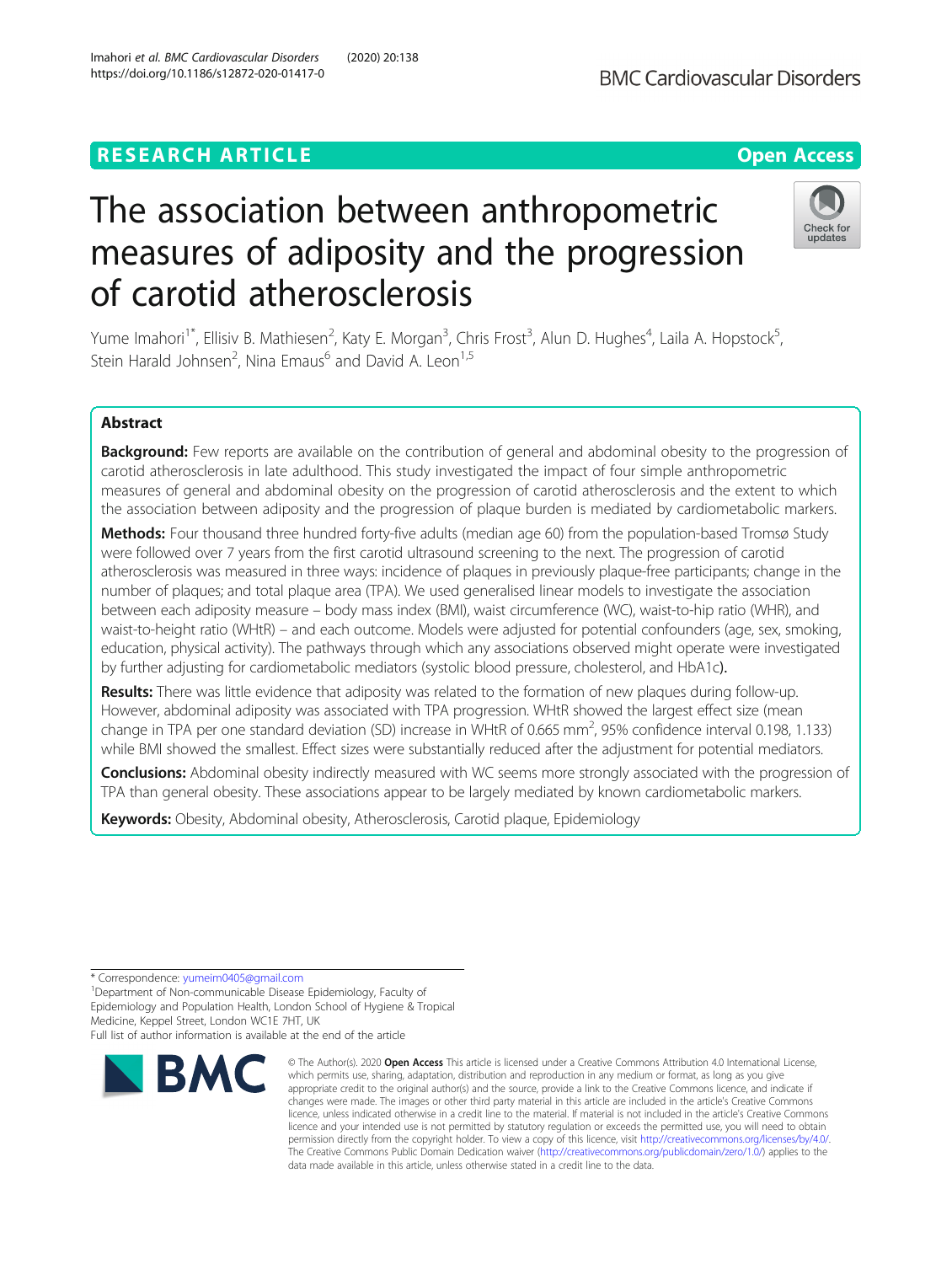#### Background

Obesity is a global epidemic. In 2016, 39% of adults worldwide were estimated to be overweight, and 13% obese [\[1](#page-8-0)]. The global prevalence of obesity has almost tripled over the last 30 years and continues to increase [[1\]](#page-8-0). This trend is of substantial concern, as obesity is associated with an increase in cardiometabolic disorders and cardiovascular disease (CVD), the leading cause of death worldwide. Paradoxically, over this period, the burden of CVDs has been decreasing in industrialised countries [[2,](#page-8-0) [3\]](#page-8-0). However, the current increase in obesity could offset or reverse the downward trend of CVD mortality in spite of the decrease in the prevalence of other traditional CVD risk factors, such as smoking and hypertension [[3\]](#page-8-0). A recent analysis of US data has suggested that if body mass index (BMI) had not increased, life expectancy in 2011 at age 40 would be 0.9 years higher than was actually the case  $[4]$  $[4]$ , which in part would be due to a slowdown in the rate of decline of CVD mortality [[5](#page-8-0)].

Atherosclerosis is a major cause of CVD. Carotid atherosclerosis is easily and non-invasively detected using ultrasound. Carotid intima-media thickness (IMT) consistently predicts future CVD events, but carotid plaque outperforms IMT regarding its predictive ability of future CVD [[6\]](#page-8-0). Most previous studies on the association between obesity and carotid atherosclerosis in adults have been cross-sectional. Relatively few studies have attempted to look at this relationship prospectively. One population study investigated the association between lifetime BMI and IMT in late adulthood and showed that a reduction in the BMI category was associated with a decrease in IMT [\[7](#page-8-0)]. Several others have investigated determinants of carotid plaque progression, including obesity as one of the potential factors  $[8-11]$  $[8-11]$  $[8-11]$ .

If there is evidence of obesity influencing progression, this is of direct relevance to clinical management in adulthood. Also, compared to general obesity (the exposure in most previous studies), abdominal obesity might play a more important role in progression because of its stronger association with cardiometabolic diseases [\[12\]](#page-8-0).

In an earlier investigation of cross-sectional data from the population-based Tromsø Study, we have shown that abdominal obesity was more closely associated with carotid plaque burden assessed by total plaque area (TPA) than general obesity [\[13](#page-8-0)]. We also found that cardiometabolic risk factors such as hyperlipidemia, glucose intolerance, and hypertension mediated much of this association. The aim of the current analysis is to extend these investigations to determine whether the progression of carotid plaque burden over 7 years is related to different measures of obesity in the Tromsø Study, and how far any indication of such an association is mediated by the same set of cardiometabolic risk factors.

## Method

#### Study design and participants

The Tromsø Study [[14\]](#page-8-0) is an ongoing population-based prospective cohort study based on the population of the municipality of Tromsø in Northern Norway; it consists of seven surveys spanning 1974–2016 (Tromsø 1–7).

#### Baseline (1994–95)

The Tromsø Study's fourth survey (the 4th survey), conducted in 1994–95, is the largest survey to date, inviting everyone aged 25 years and above living in the Tromsø municipality. Among the 4th survey's participants, all those aged 55–74 years, plus sampling fractions between 5 and 10% from other age groups, were eligible for a second visit with extensive clinical examinations including carotid ultrasound, with 76% ( $n = 6727$ ) attending [\[15](#page-8-0)]. All of the 4th survey's second visit participants were invited to take part in the 5th (2001) and 6th (2007–08) surveys for a follow-up ultrasound examination.

#### Seven-year follow-up at the 5th survey (2001)

All of the 4th survey's second visit participants, except those who had died  $(n = 499)$  or moved from Tromsø  $(n = 372)$ , were invited to the 5th survey's ultrasound examination  $(n =$ 5856), with 83% attending ( $n = 4858$ ), i.e. 72% of the participants from the 4th survey's second visit were rescanned. After excluding participants without valid written consent  $(n = 29)$  and with missing data on the main covariates  $(n = 11)$ 484), 4345 participants were included in the current analysis of the seven-year follow-up (1994–2001) data.

#### Fourteen-year follow-up at the 6th survey (2007–08)

All of the 4th survey's second visit participants, except those who had died ( $n = 1515$ ) or moved from Tromsø ( $n = 468$ ), were also invited to the 6th survey's ultrasound examination  $(n = 4744)$ , with 63% attending  $(n = 2975)$ , i.e. 44% of the participants from the 4th survey were rescanned. After excluding those who withdrew their consent  $(n = 1)$  or had missing covariates  $(n = 289)$ , 2685 participants with complete repeated measurements were eligible for the current analysis of 14-year follow-up (1994–2008) data.

The Regional Committee for Research Ethics and the Norwegian Data Inspectorate have approved the Tromsø Study study. All participants included in the present study have given written informed consent.

## Measurement of obesity and other CVD risk factors: the baseline 4th survey (1994–95)

Height and weight were measured with light clothing and without shoes using standard methods. Waist circumference (WC) was measured at the level of the umbilicus while hip circumference was measured at the widest part of the thigh to the nearest 0.5 cm. BMI was calculated by dividing body weight by height squared. Waist-to-hip ratio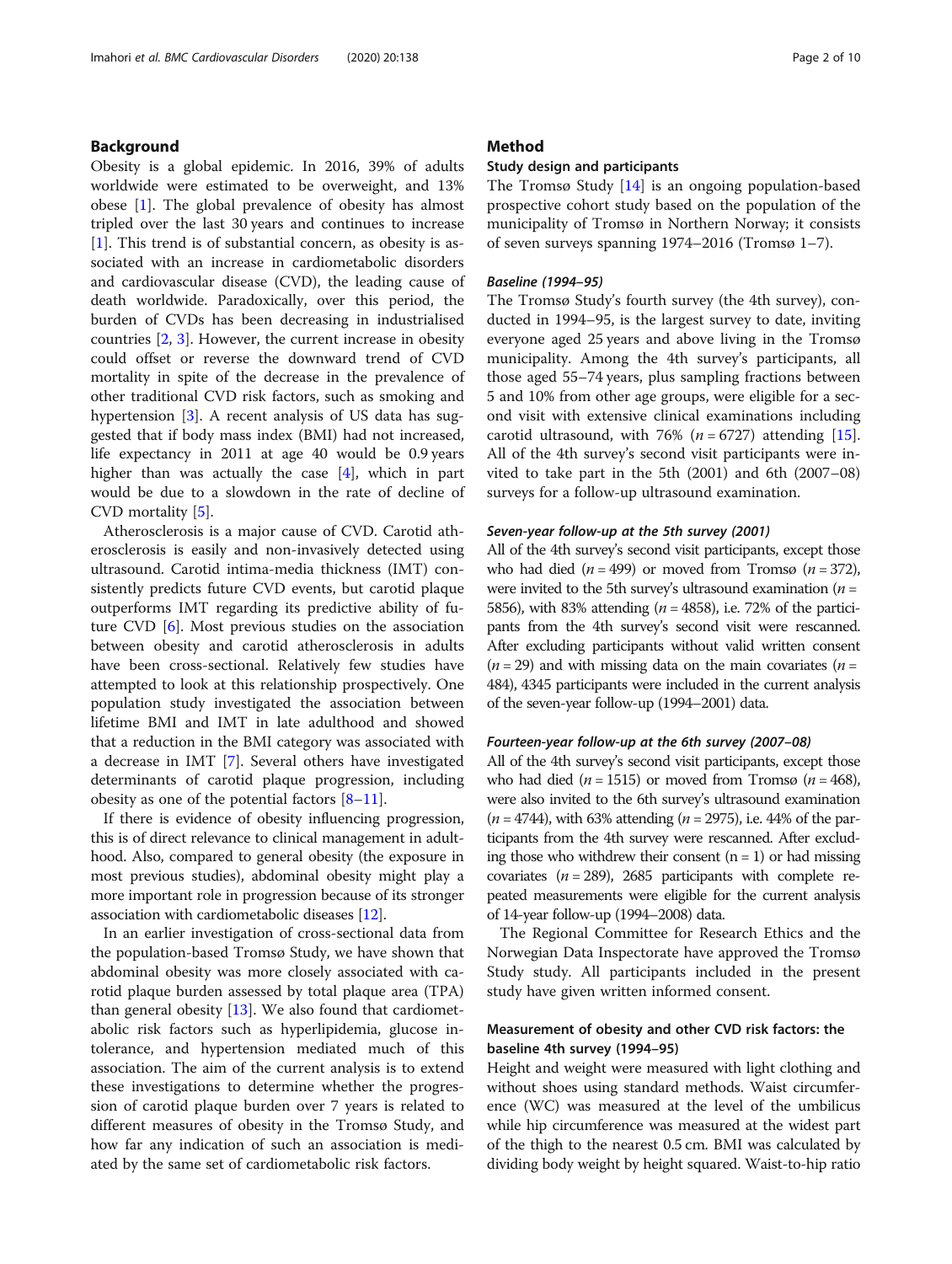(WHR) and waist-to-height ratio (WHtR) were calculated by dividing WC by hip circumference and height, respectively. Categorical adiposity variables were created with three BMI levels  $(BMI < 25 \text{ kg/m}^2, 25 < -BMI < 30 \text{ kg/m}^2$ (overweight),  $BMI > =30$  kg/m<sup>2</sup> (obesity)), two WC levels (abdominal obesity: men> 102 cm, women> 88 cm), and two WHR levels (abdominal obesity: men> = 0.9, women $>$  = 0.85), according to WHO cut-off points [\[16\]](#page-9-0).

Information on current smoking (yes/no), education level (primary education, vocational/high school, university/college), physical activity (hours spent on leisure physical activity (sweating/out of breath) per week in leisure time: none, less than one, one to two, three or more), and medical history (myocardial infarction, angina pectoris, stroke, diabetes) was obtained by self-administered questionnaires. Non-fasting serum total cholesterol, triglycerides, and high-density lipoprotein cholesterol (HDL-C) were determined using standardised methods. Low-density lipoprotein cholesterol (LDL-C) was calculated using the Friedewald equation. HbA1c was measured using the Cobas Mira instrument. Blood pressure was measured seated three times with a one-minute interval between readings after one minute of seated rest, using an automatic device (Dinamap Vital Signs Monitor 1846; Critikon Inc., Tampa, FL, USA). The average of the last two blood pressure measurements was used in the analysis.

#### Ultrasound examination: the 4th, 5th, and 6th surveys (1994–2008)

The right carotid artery was scanned in the far and near wall of the common carotid artery, bifurcation, and internal carotid artery to seek for carotid plaques using an Acuson Xp 10,128 ART ultrasound scanner equipped with a 7.5 MHz linear-array transducer in the 4th and 5th surveys, and a GE Vivid 7 scanner with a linear 12 MHz transducer in the 6th survey, as previously described [\[17](#page-9-0), [18](#page-9-0)]. The same protocol was used in all surveys. Carotid plaque was defined as a focal structure encroaching into the arterial lumen at least 0.5 mm or 50% of the surrounding IMT value or IMT > 1.5 mm as measured from the media-adventitia interface to the intimalumen interface. Cine loops and still images of each carotid plaque in the longitudinal plane were stored and digitalised for offline analysis. All plaque images were outlined manually to assess plaque areas using the Adobe Photoshop imagingprocession programme (ver. 7.0.1). When there were multiple plaques, all plaque areas were summarised to calculate TPA. Inter-equipment variability and intra-reader and interreader reproducibility of plaque detection and measurement of plaque area were acceptable [\[17](#page-9-0), [18\]](#page-9-0).

#### Statistical analysis

## Primary analysis: changes from the baseline 4th survey to the 5th survey (1994–2001)

Baseline characteristics were summarised as means with standard deviations (SD) (or medians with the inter-

We used three outcomes to assess the progression of carotid atherosclerosis: new plaque formation (binary yes/no) in those without plaque at baseline; change in the number of plaques from baseline to follow-up; and change in TPA over the same period.

To directly compare the strength of association of each adiposity measure, taking account of the different distributions in men and women, we calculated sex-specific standardised adiposity scores by subtracting the sexspecific mean of each adiposity measure from the observed value and then dividing by the sex-specific SD. The association between new plaque formation and each adiposity measure was examined using a series of logistic regression models. The effect of each adiposity measure on the change in the number of plaques/TPA was estimated using analogous linear regression models. Due to concerns over the normality assumption, we also constructed confidence intervals (CIs) using a bootstrap approach, as described in the [Appendix.](#page-8-0) Separately for each outcome variable and each adiposity measure, we fitted a sequence of three models. We selected potential confounders and mediators a priori based on evidence of the association between obesity and CVD. Model 1 was adjusted for age (categorical five-year interval) and sex. Model 2 was further adjusted for the other potential behavioural and socio-demographic confounders (smoking, physical activity, education), this being our main model for estimating the association between adiposity and the progression of atherosclerosis. To assess the extent to which any observed associations in model 2 might be mediated by cardiometabolic risk factors, model 3 was further adjusted for the following potential mediators: systolic blood pressure, HDL-C, LDL-C, and glycated haemoglobin as continuous variables, and antihypertensive- and lipid-lowering drug use and existing diabetes as binary variables.

STATA version 14 (StataCorp) was used for all analyses.

## Secondary analyses: changes from the baseline 4th survey to the 6th survey (1994–2008)

We conducted parallel analyses to those above using the 6th survey follow-up data (2008). In planning this study, we had intended to focus equally on this analysis. However, having undertaken the analysis, the sample size was appreciably smaller after the 14-year follow-up, and effect estimates markedly less precise than those from our 5th survey analysis. Therefore, we focus our presentation on the 5th survey analysis. As our initial intention was to include analyses from the 6th survey data and to avoid publication bias, analyses involving the 6th survey after the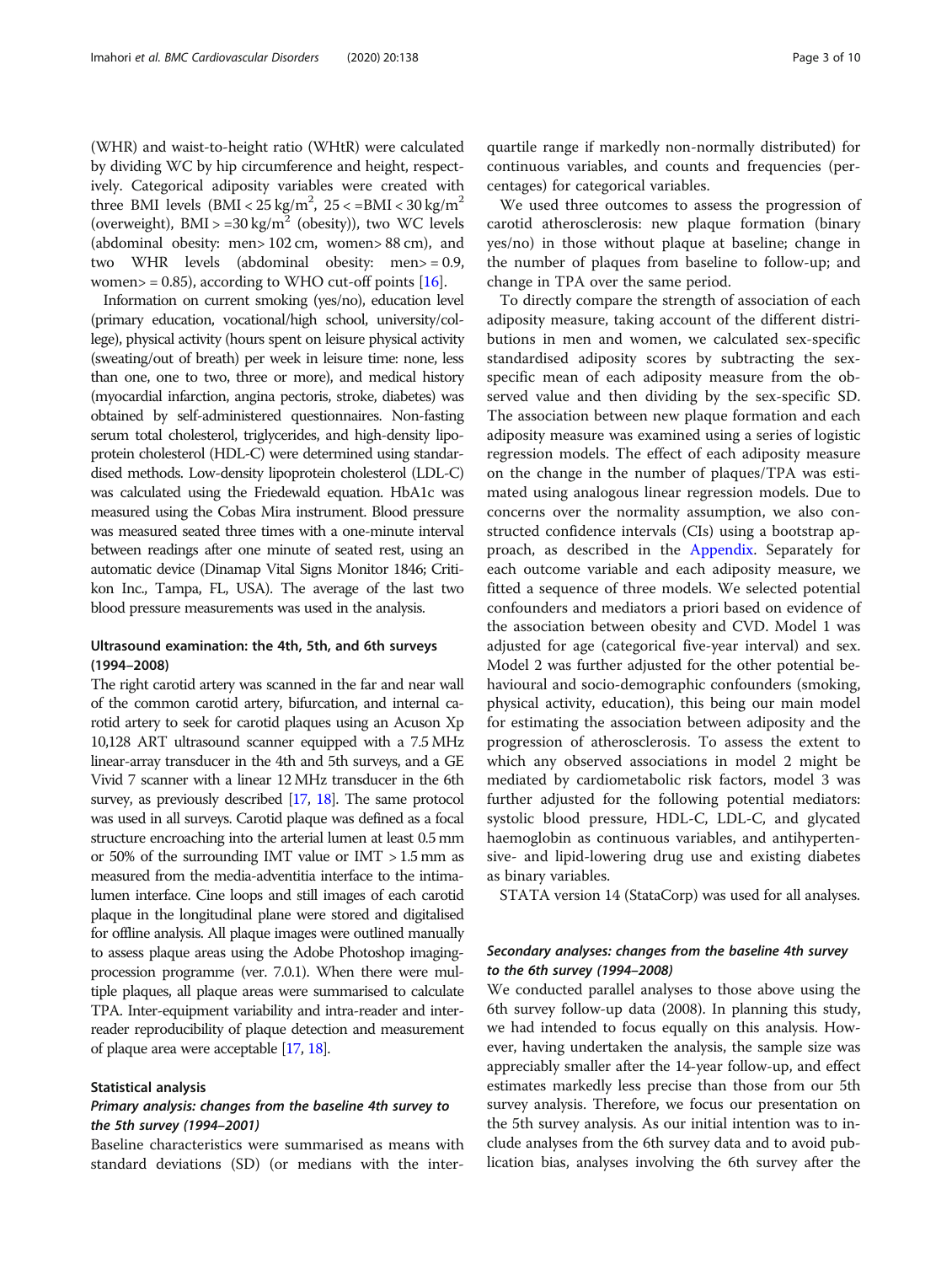<span id="page-3-0"></span>Table 1 Participant characteristics at baseline (Tromsø Study the 4th survey: analysis restricted to participants with all covariates and outcomes at both 4th and 5th survey:  $n = 4345$ )

|                                                   | Total (4345)     | Men (2114)       | Women (2231)     |
|---------------------------------------------------|------------------|------------------|------------------|
| Age (years) median (IQR)                          | $60(55 - 66)$    | $60(55-65)$      | $61(56-67)$      |
| Anthropometric measures Mean $\pm$ SD             |                  |                  |                  |
| Height (cm)                                       | $168.5 \pm 9.4$  | $175.6 \pm 6.7$  | $161.8 \pm 6.2$  |
| Weight (kg)                                       | $74.0 \pm 13.0$  | $80.6 \pm 11.5$  | $67.8 \pm 11.2$  |
| BMI ( $kg/m2$ )                                   | $26.0 \pm 3.7$   | $26.1 \pm 3.2$   | $25.9 \pm 4.2$   |
| WC (cm)                                           | $89.7 \pm 11.0$  | $95.0 \pm 9.0$   | $84.7 \pm 10.5$  |
| <b>WHR</b>                                        | $0.87 \pm 0.08$  | $0.92 \pm 0.06$  | $0.82 \pm 0.06$  |
| WHtR                                              | $0.53 \pm 0.06$  | $0.54 \pm 0.05$  | $0.52 \pm 0.07$  |
| Categorical obesity <sup>a</sup> N(%)             |                  |                  |                  |
| $BMI < 25$ kg/m <sup>2</sup>                      | 1836 (42.3)      | 803 (38.0)       | 1033 (46.3)      |
| $25 < =$ BMI < 30 kg/m <sup>2</sup> (Overweight)  | 1930 (44.4)      | 1087 (51.4)      | 843 (37.8)       |
| $BMI > = 30 \text{ kg/m}^2(\text{Obesity})$       | 579 (13.3)       | 224 (10.6)       | 355 (15.9)       |
| WC: $m > 102$ cm, $w > 88$ cm (Abdominal obesity) | 1226 (28.2)      | 449 (21.2)       | 777 (34.8)       |
| WHR m $> = 0.9$ f $> = 0.85$ (Abdominal obesity)  | 1850 (42.6)      | 1245 (58.9)      | 605 (27.1)       |
| Potential confounders N(%)                        |                  |                  |                  |
| Current Smoker                                    | 1290 (29.7)      | 657 (31.1)       | 633 (28.4)       |
| Physical activity (hours/week) b                  |                  |                  |                  |
| None                                              | 2666 (61.4)      | 1077 (51.0)      | 1589 (71.2)      |
| Less than 1                                       | 673 (15.5)       | 381 (18.0)       | 292 (13.1)       |
| $1 - 2$                                           | 670 (15.4)       | 421 (19.9)       | 249 (11.2)       |
| 3 or more                                         | 336 (7.7)        | 235 (11.1)       | 101(4.5)         |
| Education                                         |                  |                  |                  |
| Primary education                                 | 2229 (51.3)      | 910 (43.1)       | 1319 (59.1)      |
| Vocational/high school                            | 1328 (30.6)      | 738 (34.9)       | 590 (26.5)       |
| University/college                                | 788 (18.1)       | 466 (22.0)       | 322 (14.4)       |
| Potential mediators Mean ± SD                     |                  |                  |                  |
| Systolic blood pressure (mmHg)                    | $143.4 \pm 21.5$ | $143.6 \pm 19.4$ | $143.2 \pm 23.2$ |
| Total cholesterol (mmol/l)                        | $6.69 \pm 1.27$  | $6.51 \pm 1.18$  | $6.85 \pm 1.32$  |
| Triglycerides (mmol/l)                            | $1.51 \pm 0.88$  | $1.62 \pm 0.96$  | $1.41 \pm 0.79$  |
| HDL cholesterol (mmol/l)                          | $1.52 \pm 0.44$  | $1.37 \pm 0.39$  | $1.66 \pm 0.44$  |
| LDL cholesterol (mmol/l)                          | $4.48 \pm 1.17$  | $4.40 \pm 1.09$  | $4.55 \pm 1.22$  |
| HbA1c (%)                                         | $5.44 \pm 0.63$  | $5.42 \pm 0.57$  | $5.47 \pm 0.68$  |
| Medical history/Medication N(%)                   |                  |                  |                  |
| Myocardial infarction                             | 197 (4.5)        | 156 (7.4)        | 41(1.8)          |
| Angina pectoris                                   | 335 (7.7)        | 198 (9.4)        | 137(6.1)         |
| Stroke                                            | 83 (1.9)         | 42 (2.0)         | 41(1.8)          |
| Diabetes                                          | 96(2.2)          | 46(2.2)          | 50(2.2)          |
| Lipid-lowering drug use                           | 114(2.6)         | 64 (3.0)         | 50 (2.2)         |
| Blood pressure lowering drug use                  | 515 (11.9)       | 248 (11.7)       | 267 (12.0)       |
| TPA at T4 (IQR)                                   |                  |                  |                  |
| TPA Q1                                            | $0 - 0$          | $0 - 0$          | $0 - 0$          |
| TPA Q2                                            | $0 - 0$          | $0 - 4.0$        | $0 - 0$          |
| TPA Q3                                            | $0 - 12.9$       | $4.0 - 16.2$     | $0 - 10.4$       |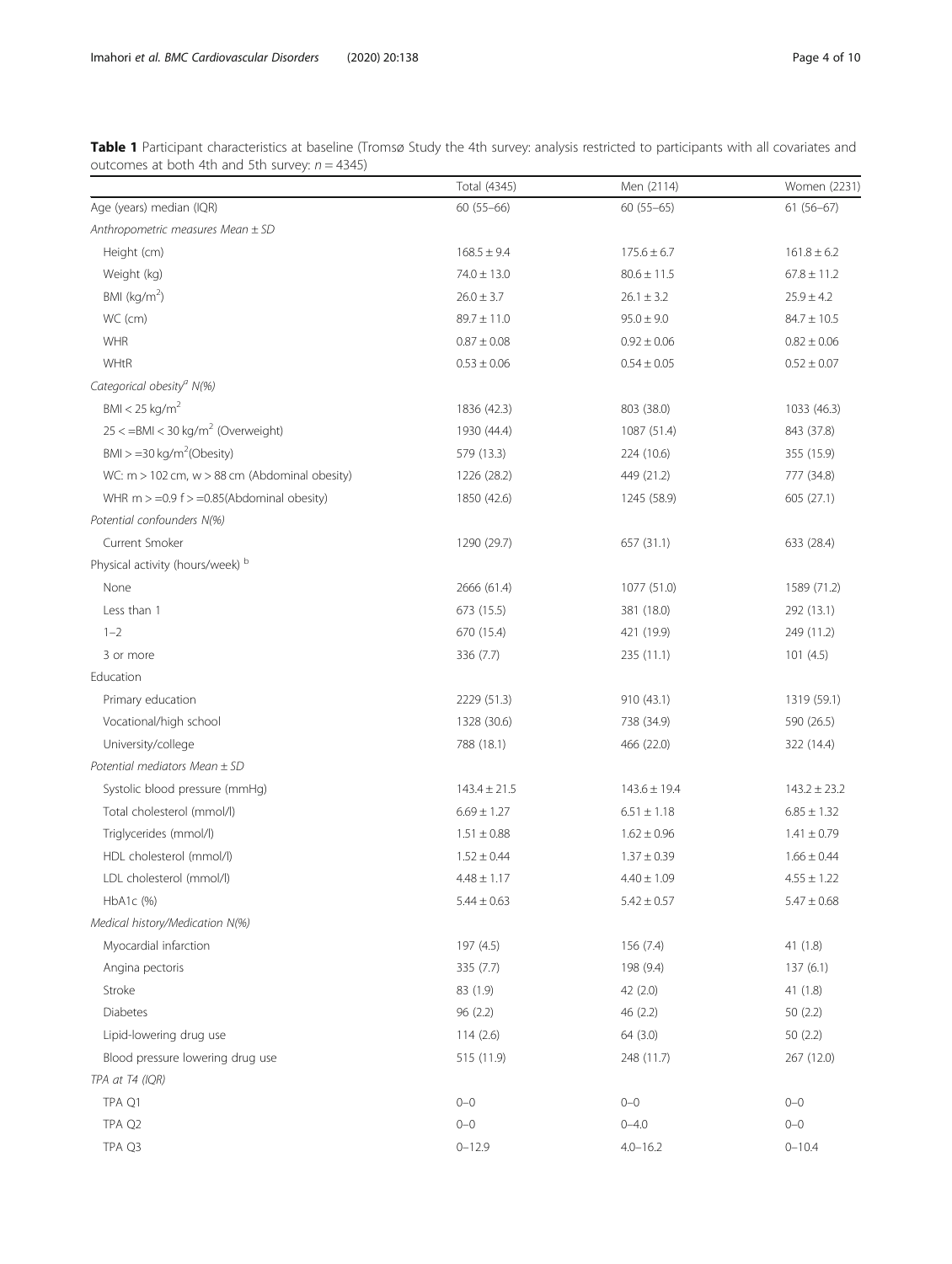| $\overline{\phantom{a}}$        | $\sim$       |                |              |
|---------------------------------|--------------|----------------|--------------|
|                                 | Total (4345) | Men (2114)     | Women (2231) |
| TPA Q4                          | 12.9-135.1   | $16.2 - 135.1$ | 10.4-121.2   |
| Number of plaques at $T4 N$ (%) |              |                |              |
| $\mathbf{0}$                    | 2337 (53.8)  | 1027 (48.6)    | 1310 (58.7)  |
|                                 | 1268 (29.2)  | 655 (31.0)     | 613(27.5)    |
| $\mathfrak{D}$                  | 534 (12.3)   | 295 (14.0)     | 239 (10.7)   |
| 3                               | 147(3.4)     | 95(4.5)        | 52(2.3)      |
| $\overline{4}$                  | 49(1.1)      | 35(1.7)        | 14(0.6)      |
| 5                               | 9(0.2)       | 7(0.3)         | 2(0.1)       |
| 6                               | 1(0.02)      |                | 1(0.04)      |
|                                 |              |                |              |

Table 1 Participant characteristics at baseline (Tromsø Study the 4th survey: analysis restricted to participants with all covariates and outcomes at both 4th and 5th survey:  $n = 4345$ ) (Continued)

BMI body mass index, WC waist circumference, WHR waist-to-hip ratio, WHtR waist-to-height ratio, HDL high-density lipoprotein, LDL low-density lipoprotein, HbA1c glycated haemoglobin, TPA total plaque area

<sup>a</sup>Increased waist circumference (> 102 cm for men, > 88 cm for women) and increased WHR (> = 0.9 for men, > = 0.85 for women) are categorised according to WHO cut-off points [[1](#page-8-0)]. <sup>b</sup>Hours spent on hard physical activity (sweating/out of breath) in leisure time

14-year follow-up are reported only in supplementary tables, although the results were largely uninformative.

#### Results

## Baseline characteristics

Table [1](#page-3-0) shows participant characteristics at baseline. The median age of participants was 60 years (interquartile range 55–66), and 51% were women. Compared to the 4th survey's second visit participants who did not attend the 5th or 6th surveys, the attending population was younger and with a more favourable CVD risk profile (Tables  $S1-S2$  $S1-S2$ ). Adiposity measures were approximately normally distributed. According to the BMI classification, 44.4 and 13.4% of the participants were categorised as overweight and obesity, respectively. Increased WC (men> 102 cm, women> 88 cm) was observed in 28.3% of the participants while 42.7% had increased WHR  $(men > = 0.9, women > = 0.85)$ . Lipidlowering drug use prevalence was 2.6%.

At baseline, 46.2% of participants had at least one plaque. The median TPA in subjects with plaques was 15.7 mm<sup>2</sup> in men and 12.7 mm<sup>2</sup> in women.

#### Carotid plaque burden at seven-year follow-up

Table [2](#page-5-0) shows carotid plaque burden at the 5th survey by category of adiposity 7 years earlier at the 4th survey. At the seven-year follow-up, 62.2% of the participants had at least one plaque. Among the 2337 participants without plaque at the baseline 4th survey, 40% developed at least one new plaque. Median TPA increased from 0 mm<sup>2</sup> at baseline to 8.9 mm<sup>2</sup>. Participants who belong to a higher adiposity category were more likely to have a higher plaque burden and greater progression of plaque burden compared to those in lower categories.

#### New plaque formation among participants without plaque at baseline (baseline – the 5th survey)

Table [3](#page-6-0) shows odds ratios for developing at least one plaque at the seven-year follow up among the 2337 participants without plaque at baseline per 1 SD increase in each adiposity index. After adjustment for confounders only, all estimated odds ratios were small and nonsignificant.

Progression of plaque number (baseline – the 5th survey) Table [4](#page-6-0) shows the estimated changes in the number of plaques per 1 SD increase in each adiposity measure at baseline. After adjustment for confounders (model 2), no adiposity measure except for WHR was significantly associated with changes in the number of plaques.

#### Progression of TPA (baseline – the 5th survey)

Table [4](#page-6-0) shows the estimated changes in TPA per 1 SD increase in each adiposity measure at baseline. After adjustment for confounders (model 2), there were statistically significant associations between the progression in TPA and all adiposity measures except for BMI. WHtR showed the largest regression coefficient, followed by WHR, and BMI showed the smallest. After further adjustment for potential mediators (model 3), all effect sizes decreased substantially, and all became non-significant.

#### Fourteen-year follow-up (baseline - the 6th survey)

Analogous tables to those above for the 6th survey follow-up data are shown in Tables S3–5. These analyses included markedly fewer people than those for the 5th survey follow-up, and effect estimates were consequently considerably less precise with wide CIs.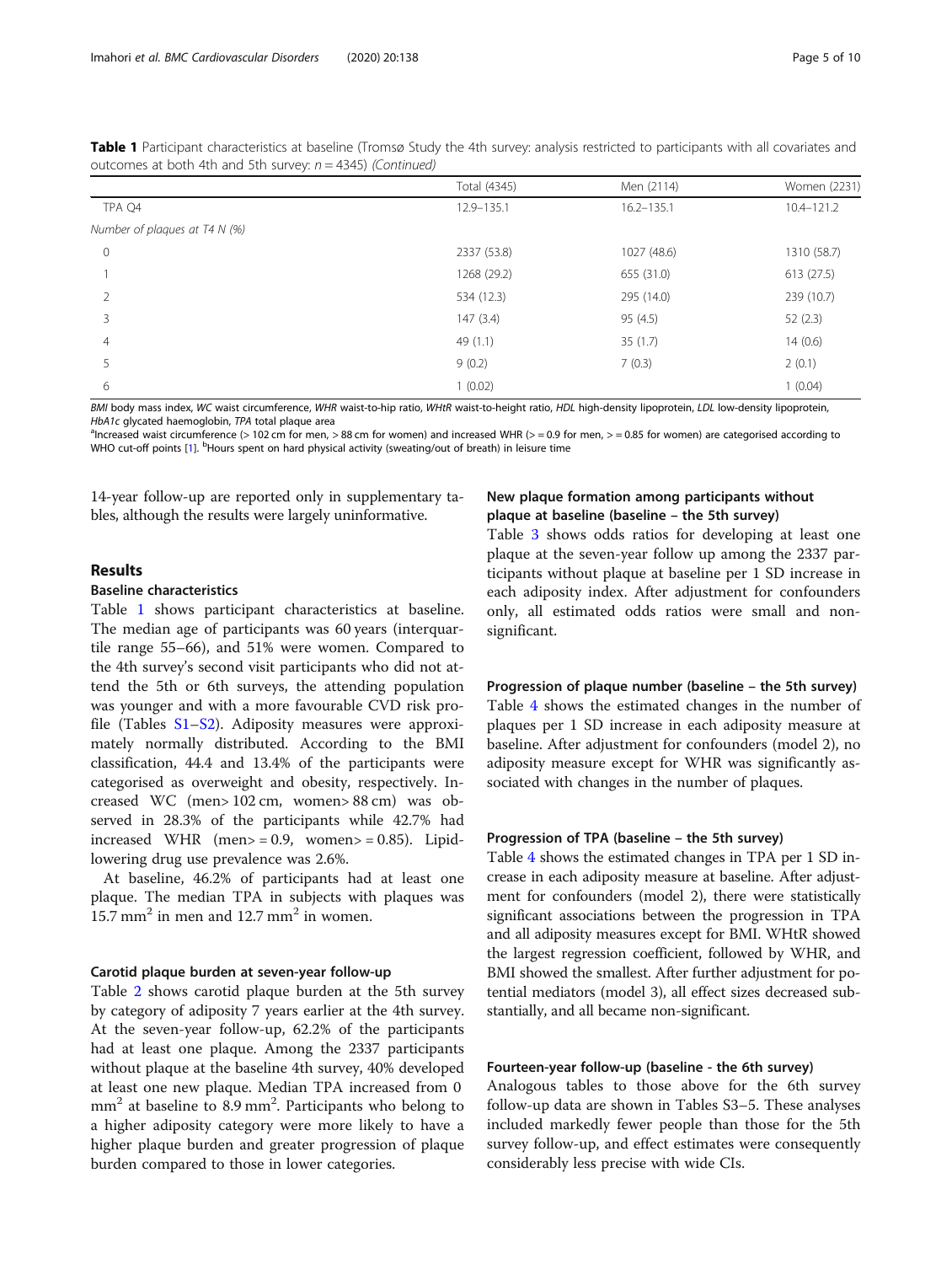<span id="page-5-0"></span>Table 2 Carotid plaque at the 5th survey (2001) according to adiposity category at the baseline 4th survey (1994–95) (n = 4345)

|                                                     | Total<br>population | <b>BMI</b> categories           |                                                          |                                                             | WC categories <sub>a</sub> |                     | WHR categories,     |                     |
|-----------------------------------------------------|---------------------|---------------------------------|----------------------------------------------------------|-------------------------------------------------------------|----------------------------|---------------------|---------------------|---------------------|
| Carotid variable                                    | $n/N$ (%)           | $BMI < 25$ kg/<br>$m^2$ n/N (%) | $25 < -BM <$<br>30 kg/ $m2$<br>(Overweight)<br>$n/N$ (%) | $BMI > = 30$<br>kg/m <sup>2</sup><br>(Obesity)<br>$n/N$ (%) | Abdominal obesity          |                     | Abdominal obesity   |                     |
|                                                     |                     |                                 |                                                          |                                                             | No n/N (%)                 | Yes n/N (%)         | No n/N (%)          | Yes n/N (%)         |
| At least one plaque at T5                           | 2704/4345<br>(62.2) | 1078/1836<br>(58.7)             | 1250/1930<br>(64.8)                                      | 376/579<br>(64.9)                                           | 1901/3119<br>(61.0)        | 803/1226<br>(65.5)  | 1414/2495<br>(56.7) | 1290/1850<br>(69.7) |
| New plaques at T5 <sub>h</sub>                      | 938/2337<br>(40.1)  | 374/1021<br>(36.6)              | 450/1028<br>(43.8)                                       | 114/288<br>(39.6)                                           | 660/1703<br>(38.8)         | 278/634<br>(43.9)   | 521/1454<br>(35.8)  | 417/883<br>(47.2)   |
| Number of plaques at T5                             |                     |                                 |                                                          |                                                             |                            |                     |                     |                     |
| $\mathbf{0}$                                        | 1641 (37.8)         | 758 (41.3)                      | 680 (35.2)                                               | 203 (35.1)                                                  | 1218 (39.1)                | 423 (34.5)          | 1081 (43.3)         | 560 (30.3)          |
|                                                     | 1230 (28.3)         | 478 (26.0)                      | 578 (30.0)                                               | 174 (30.1)                                                  | 861 (27.6)                 | 369 (30.1)          | 675 (27.1)          | 555 (30.0)          |
| $\overline{2}$                                      | 869 (20.0)          | 361 (19.7)                      | 378 (19.6)                                               | 130 (22.5)                                                  | 614 (19.7)                 | 255 (20.8)          | 463 (18.6)          | 406 (22.0)          |
| $+3$                                                | 605 (13.9)          | 239 (13.0)                      | 294 (15.2)                                               | 72 (12.4)                                                   | 426 (13.7)                 | 179 (14.6)          | 276(11.1)           | 329 (17.8)          |
| Change in number of plaques from T4 to T5           |                     |                                 |                                                          |                                                             |                            |                     |                     |                     |
| Decreased                                           | 442 (10.2)          | 181 (9.9)                       | 198 (10.3)                                               | 63 (10.9)                                                   | 304 (9.8)                  | 138 (11.3)          | 243 (9.7)           | 199 (10.8)          |
| No change                                           | 2191 (50.4)         | 960 (52.3)                      | 943 (48.9)                                               | 288 (49.7)                                                  | 1612 (51.7)                | 579 (47.2)          | 1349 (54.1)         | 842 (45.5)          |
| Increased                                           | 1712 (39.4)         | 695 (37.9)                      | 789 (40.9)                                               | 228 (39.4)                                                  | 1203 (38.6)                | 509 (41.5)          | 903 (36.2)          | 809 (43.7)          |
|                                                     | Median (IQR)        |                                 |                                                          |                                                             |                            |                     |                     |                     |
| TPA at T5 $\text{mm}^2$ )                           | $8.9(1-22.6)$       | $7.5(0-20.7)$                   | $9.7(0-24.6)$                                            | $10.9(0 -$<br>24.3)                                         | $8.3(0-21.7)$              | $10.4(0 -$<br>24.4) | $6.6(0-18.8)$       | $12.5(0-28.8)$      |
| Change in TPA from T4 to<br>$T5$ (mm <sup>2</sup> ) | $0(0-12.1)$         | $0(0-10.6)$                     | $1.6(0-13.1)$                                            | $0.7(0-12.1)$                                               | $0(0-11.5)$                | $1.7(0-13.5)$       | $0(0-9.3)$          | $3.7(0-15.2)$       |

Data are count and percentage for binary plaque and median and IQR for number of plaques and TPA. BMI: body mass index, T4: Tromsø Study the fourth survey, T5: Tromsø Study the fifth survey, TPA: total plaque area

WC: waist circumference, WHR: waist-to-hip ratio, WHtR: waist-to-height ratio, TPA: total plaque area

<sup>a</sup>Abdominal obesity WC: > 102 cm for men, > 88 cm for women, WHR: >=0.9 for men, >=0.85 for women (categorised according to WHO cut-off points, <sub>b</sub> New plaques at T5: The number of participants who developed at least one plaque among participants without plaque at T4

#### **Discussion**

In this seven-year follow-up of a population-based sample of women and men in late adulthood, we found that abdominal obesity was more strongly associated with the progression of carotid plaque burden than general obesity. New plaque formation among participants without plaque at baseline was, however, not associated with any adiposity measures. Furthermore, all significant associations observed were in part mediated by cardiometabolic risk factors.

Our results suggest that abdominal obesity in late adulthood might contribute to the progression of carotid plaque burden with larger effect estimates than general obesity, imposing an excess risk on the progression of atherosclerosis. This finding concurs with our previous findings from a cross-sectional analysis, although considerable overlap of CIs prevents us from drawing definitive conclusions [[13](#page-8-0)].

Several previous studies have investigated the effect of general obesity on the progression of carotid atherosclerosis [[8](#page-8-0)–[10\]](#page-8-0). Herder et al. investigated the determinants of the progression of IMT and TPA after a 13-year follow-up; in this study, BMI at baseline did not predict progression of either [[8](#page-8-0)]. Similarly, van der Meer et al. showed that BMI was not associated with an increase in plaque numbers over

an average follow-up of 6.5 years [\[9\]](#page-8-0). Molino-Lova et al. showed that overweight/obesity, according to BMI category, was not associated with the new formation of plaque in 486 elderly participants without plaque at baseline over a three-year follow-up period [[10\]](#page-8-0). All of these findings agree with the relatively weak association between BMI and the progression of atherosclerosis in our analysis.

On the other hand, not much has been done to clarify the influence of abdominal obesity on the progression of carotid atherosclerosis. One prospective study ( $n = 1894$ ) with a four-year follow-up showed that an increase in WC was one of the determinants of the new formation of plaque among 462 participants without plaque at baseline after adjustment for age, sex, and follow-up time, while BMI was not [[11\]](#page-8-0). However, neither was a determinant of the progression of TPA. In the Rotterdam Study, the determinants of the progression of the number of plaques were analysed in 3409 participants after the 6.5-year follow-up. An increase in WHR was associated with an increase in the number of plaques after adjustment for traditional CVD risk factors. Again, BMI was not associated with increases in the number of plaques [\[9](#page-8-0)]. Although a direct comparison of their findings with ours is difficult due to differences in statistical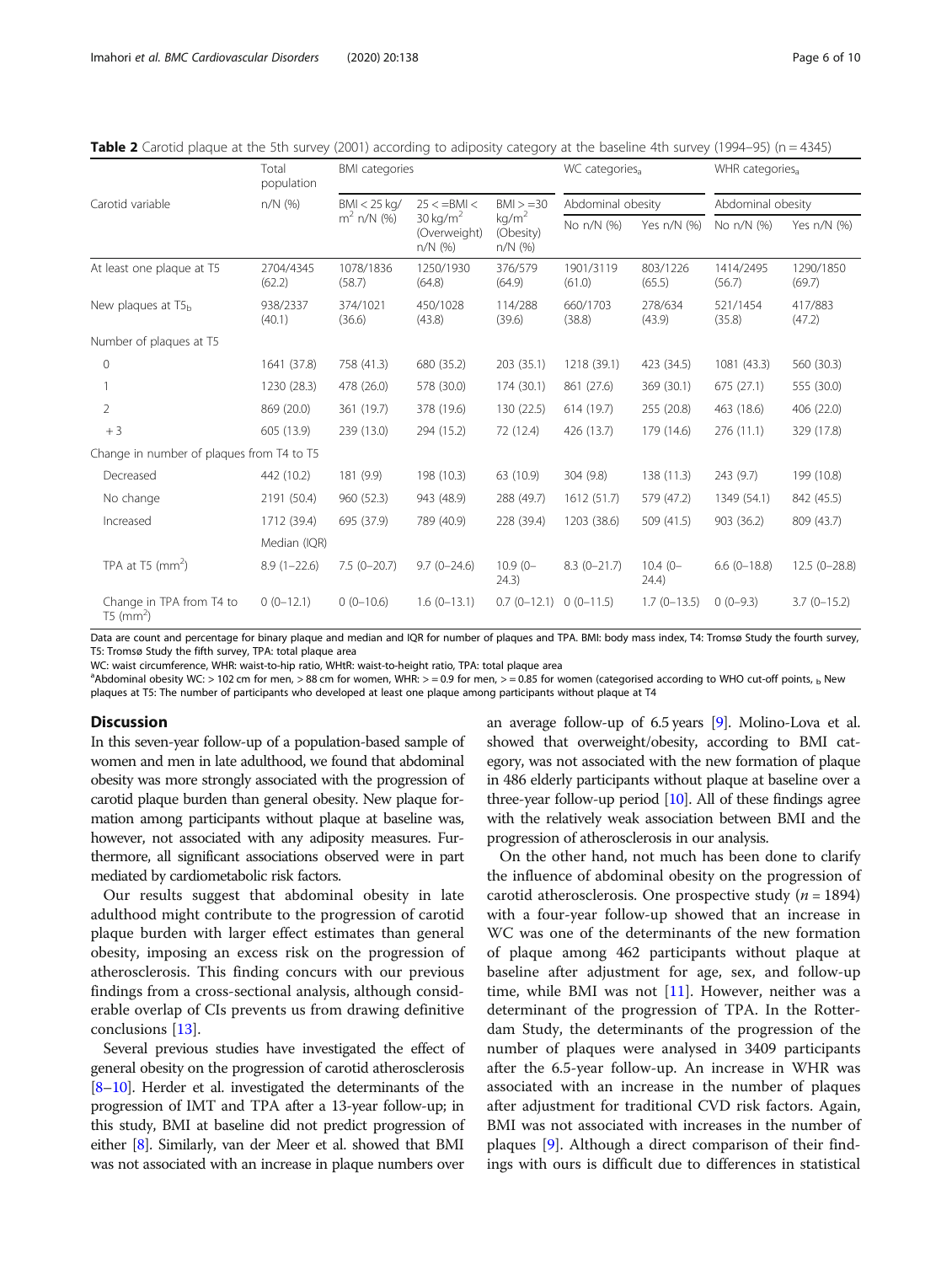<span id="page-6-0"></span>**Table 3** Odds ratios of having plaques at the 5th survey (2001) among participants without plaques at the baseline 4th survey (1994–95), by adiposity at the 4th survey (incident plaque when plaque is absent at the 4th survey) ( $n = 2337$ )

|                 | Model 1 OR (95%CI) | <i>p</i> -value | Model 2 OR (95%CI) | <i>p</i> -value | Model 3 OR (95%CI)  | <i>p</i> -value |
|-----------------|--------------------|-----------------|--------------------|-----------------|---------------------|-----------------|
| BMI (per 1 SD)  | 0.98(0.89, 1.08)   | 0.75            | 1.03(0.93, 1.13)   | 0.60            | 0.94(0.85, 1.05)    | 0.29            |
| WC (per 1 SD)   | 1.01(0.92, 1.11)   | 0.87            | 1.04(0.94, 1.15)   | 0.44            | $0.96$ (0.86, 1.07) | 0.49            |
| WHR (per 1 SD)  | 1.06(0.96, 1.16)   | 0.24            | 1.06(0.97, 1.17)   | 0.20            | 1.01 (0.92, 1.12)   | 0.77            |
| WHtR (per 1 SD) | 1.04 (0.94, 1.14)  | 0.49            | 1.07(0.96, 1.18)   | 0.21            | 0.98(0.87, 1.09)    | 0.68            |

BMI body mass index, WC waist circumference, WHR waist-to-hip ratio, WHtR waist-to-height ratio, OR odds ratio, 95% CI 95% confidence interval, SD standard deviation, Model 1: adjusted for age and sex, Model 2: adjust for variables in Model 1 plus other confounders (smoking, physical activity and education), Model 3: adjusted for variables in Model 2 and mediators (systolic blood pressure, HDL cholesterol, LDL cholesterol, glycated haemoglobin, diabetes, lipid and blood pressure-lowering drug)

methods and adjustments, the potentially stronger effect of abdominal obesity compared to general obesity is consistent with our results.

The objectives of the studies mentioned above were to investigate the determinants of the progression of atherosclerosis [[8](#page-8-0), [9](#page-8-0), [11](#page-8-0)] or the association between main exposures other than obesity and atherosclerosis [\[10](#page-8-0)]. When restricted to studies directly investigating the association between obesity and atherosclerosis, there is some evidence that IMT in adulthood may partly reflect childhood obesity [\[19](#page-9-0)–[24\]](#page-9-0). However, the question of whether or not the development or progression of carotid plaque in adult life is related to obesity in early life has not been investigated.

Most previous studies have used BMI to assess obesity. However, BMI does not provide information about fat distribution. Abdominal obesity, reflecting excess visceral adipose tissue, has a stronger association with inbsulin resistance and dyslipidemia than general obesity [\[12](#page-8-0)]. Regarding whether abdominal obesity is more strongly associated with CVD than general obesity, evidence from observational studies is inconsistent. The Emerging Risk Factors Collaboration analysed 221,934 individuals from 58 cohorts and found that BMI, WC, and WHR were all associated with CVD risk, and the authors concluded that their effect sizes were similar [\[25](#page-9-0)].

On the other hand, some studies suggest a stronger effect of abdominal obesity than general obesity. The INTERHEART Study, a large multi-centre case-control study with 12,461 myocardial infarction cases, suggested that increased WHR was more strongly associated with the occurrence of myocardial infarction than BMI [\[26](#page-9-0)]. Furthermore, the recent INTERSTROKE Study showed that WHR had a stronger association with stroke than BMI had [[27\]](#page-9-0).

Recently, two large Mendelian randomisation studies have shed light on the effect of abdominal obesity on CVD [\[28](#page-9-0), [29\]](#page-9-0). Dale et al. analysed data from 14 prospective studies with 66,842 coronary heart disease cases and 12,389 ischemic stroke cases, and compared associations of genetic risk scores for BMI and WHR adjusted for BMI with various cardiometabolic risks. The results showed that WHR might have a stronger effect on coronary heart disease and stroke than BMI. In particular, only WHR was associated with increased risk of ischemic stroke [\[29\]](#page-9-0). Another study, with 111,986 participants from the UK Biobank, showed that a genetic

Table 4 Changes in the number of plagues and total plague area between the baseline 4th survey (1994–95) and the 5th survey (2001) per 1 SD increase in baseline adiposity (number of plaques:  $n = 4345$ , total plaque area:  $n = 4302$ )

| Number of plaques |                                |            |                             |            |                              |            |  |  |
|-------------------|--------------------------------|------------|-----------------------------|------------|------------------------------|------------|--|--|
|                   | Model 1 $\beta$ (95%CI)        | $p$ -value | Model $2 \beta$ (95%CI)     | $p$ -value | Model $3 \beta$ (95%CI)      | $p$ -value |  |  |
| BMI (per 1 SD)    | $-0.016$ ( $-0.047$ , 0.015)   | 0.32       | $0.004$ ( $-0.028$ , 0.035) | 0.82       | $-0.011$ ( $-0.046$ , 0.023) | 0.51       |  |  |
| WC (per 1SD)      | $0.001$ ( $-0.030$ , $0.032$ ) | 0.97       | $0.014 (-0.017, 0.045)$     | 0.38       | $0.002$ (- 0.031, 0.036)     | 0.89       |  |  |
| WHR (per 1 SD)    | $0.029$ (-0.002, 0.060)        | 0.07       | $0.032$ (0.001, 0.064)      | 0.04       | $0.028 (-0.005, 0.061)$      | 0.09       |  |  |
| WHtR (per 1 SD)   | $0.010 (-0.021, 0.042)$        | 0.52       | $0.024 (-0.008, 0.056)$     | 0.14       | $0.013 (-0.021, 0.048)$      | 0.45       |  |  |
|                   |                                |            | Total plaque area           |            |                              |            |  |  |
| BMI (per 1 SD)    | $0.184 (-0.298, 0.666)$        | 0.45       | $0.412 (-0.077, 0.902)$     | 0.10       | $0.005 (-0.525, 0.534)$      | 0.99       |  |  |
| WC (per 1 SD)     | $0.468$ ( $-0.014$ , $0.949$ ) | 0.06       | $0.608$ $(0.122, 1.094)$    | 0.01       | $0.261 (-0.260, 0.782)$      | 0.33       |  |  |
| WHR (per 1 SD)    | 0.698(0.211, 1.185)            | 0.005      | 0.697(0.209, 1.186)         | 0.005      | $0.471 (-0.038, 0.980)$      | 0.07       |  |  |
| WHtR (per 1 SD)   | 0.614(0.122, 1.106)            | 0.01       | $0.750$ (0.252, 1.249)      | 0.003      | $0.397 (-0.138, 0.932)$      | 0.15       |  |  |

BMI body mass index, WC waist circumference, WHR waist-to-hip ratio, WHtR waist-to-height ratio, OR odds ratio, 95% CI 95% confidence interval, SD standard deviation, Model 1: adjusted for age and sex, Model 2: adjust for variables in Model 1 plus other confounders (smoking, physical activity and education), Model 3: adjusted for variables in Model 2 and mediators (systolic blood pressure, HDL cholesterol, non-HDL cholesterol, glycated haemoglobin, diabetes, lipid and blood pressure-lowering drug)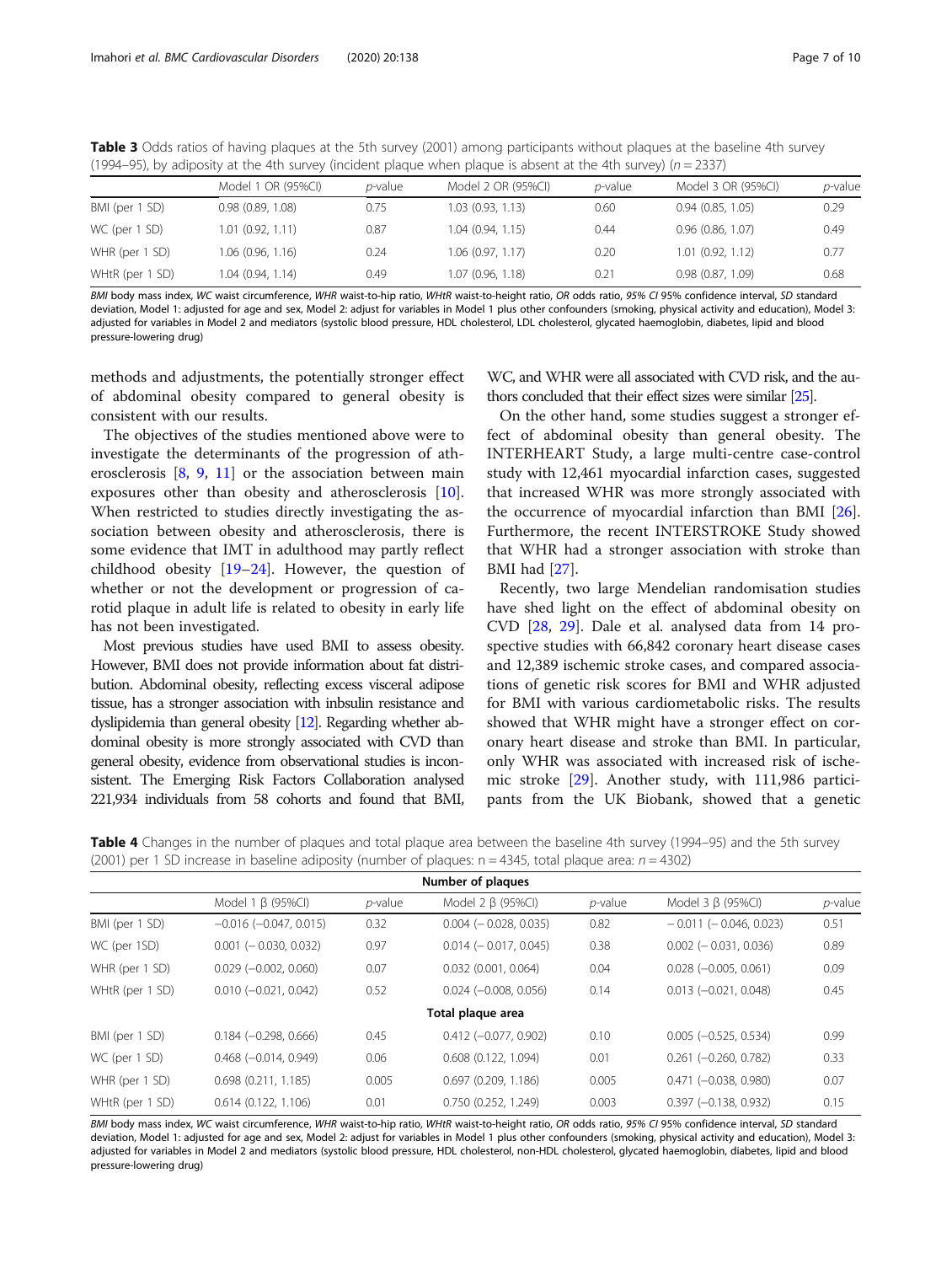disposition to higher WHR adjusted for BMI was associated with type 2 diabetes and coronary heart disease, supporting causal relationships [[28](#page-9-0)]. These findings emphasise the important role of abdominal obesity. Using BMI may lead to underestimation of the true risk of obesity for CVD.

In the present study, associations were more statistically significant in the analyses using TPA as an outcome than those using the number of plaques. It is expected that continuous plaque variables such as TPA and total plaque volume (TPV) can capture the small change in plaque over time more easily than a simple categorical plaque variable, requiring smaller sample sizes and potentially shorter follow-up time to detect significant changes. It has also been suggested that TPA is likely to be more sensitive to the progression of atherosclerosis than the more commonly studied outcome of IMT because plaque grows along the axis of the artery 2.4 times faster than it changes in thickness [\[30\]](#page-9-0). One study, with 349 atherosclerotic patients, compared the predictive ability of future CVD events among TPV, TPA, and IMT after a five-year follow-up [\[31\]](#page-9-0). Progression of TPV was significantly associated with CVD events after the adjustment for traditional CVD risk factors. Although the predictive ability of TPA was inferior to TPV, TPA performed better than IMT. While TPV is more sensitive to the progression with its three-dimensional information, TPA would be sensitive enough to detect the progression of plaque burden within a reasonable time frame, which makes TPA an attractive outcome in large population-based studies.

New plaque formation was not associated with any adiposity measures. Considering that our sample was in late adulthood, having no plaque at baseline might mean that participants are to some extent resistant to atherosclerotic changes for genetic or other reasons. This might contribute to the slower progression of carotid atherosclerosis and make it difficult to detect changes in this population. Another potential explanation is lack of power: by restricting the analysis to participants without plaque at baseline, the sample size was almost halved. Besides, like the number of plaques variable, the binary plaque variable provides less statistical information on the progression of plaque burden than a continuous plaque variable capturing size such as TPA.

All effect sizes of observed associations between obesity and the progression of plaque burden in the main analysis were substantially reduced after the adjustment for cardiometabolic risk factors in model 3, and no associations remained significant. This finding is supported by previous studies where strong determinants of the progression of carotid plaque burden included systolic blood pressure and total cholesterol [\[8](#page-8-0), [9](#page-8-0)]. Our finding validates that the pathway from obesity to carotid atherosclerosis is at least in part through cardiometabolic risk factors.

Recent studies with CVD mortality as an outcome also showed that the risk of obesity for atherosclerotic CVD is largely or fully mediated by these cardiometabolic risk factors [\[32](#page-9-0), [33\]](#page-9-0). These findings suggest that the strict control of metabolic risk factors might in part attenuate the risk of obesity on the progression of atherosclerosis. Interventions to bring long-term and sustained weight loss through lifestyle change have not been uniformly successful [\[34](#page-9-0), [35\]](#page-9-0). On the other hand, the effective treatment of cardiometabolic risk factors is established, and with strict control of this might reduce the indirect effect of obesity on atherosclerosis. Nevertheless, the treatment of obesity is vital to block any direct pathway to the progression of atherosclerosis and to control cardiometabolic risk factors better [\[36\]](#page-9-0). Because our main objective was to investigate the association between obesity and plaque burden with and without the adjustment for mediators as a whole, this did not require partitioning of the contribution of a specific mediator to the overall effect.

Our major strength is a large sample size with a relatively long follow-up period, which allowed us a reasonable estimation of the association between the progression of carotid atherosclerosis and obesity. Furthermore, theTromsø Study is one of the few prospective studies with repeated carotid plaque measurements. The use of the quantitative plaque variable TPA is another advantage.

Our main limitation is a loss to follow-up. This might reduce the power of the study to detect associations between adiposity and the progression of carotid plaque burden. In addition, selection bias may be introduced. Thus, the association should be interpreted with caution, as should generalisability to the whole population. Another limitation is the possibility of residual confounding. For example, we did not include statin use in the model because statin use was not common at baseline. With respect to smoking, we only had data on this as a binary variable (current smoker: yes/no), which may have resulted in some residual confounding, as it is known that former smokers have a higher CVD risk than non-smokers [\[37](#page-9-0)].

Furthermore, we did not consider subsequent changes in CVD risk factors and medications. Moreover, the abdominal obesity index that we used is a crude measure of abdominal adipose tissue. However, it is easily available in a real-world clinical setting. Further study using the reliable measurement of visceral adipose tissue and body composition overall would be informative. Several studies have shown that a decrease in lean mass or skeletal muscle mass was associated with CVD and atherosclerosis [\[38](#page-9-0)–[40\]](#page-9-0). In terms of WC, we measured WC at the level of the umbilicus, which tends to give higher WC values compared to other WC measurement sites [\[41\]](#page-9-0). However, a systematic literature review concluded that the WC measurement site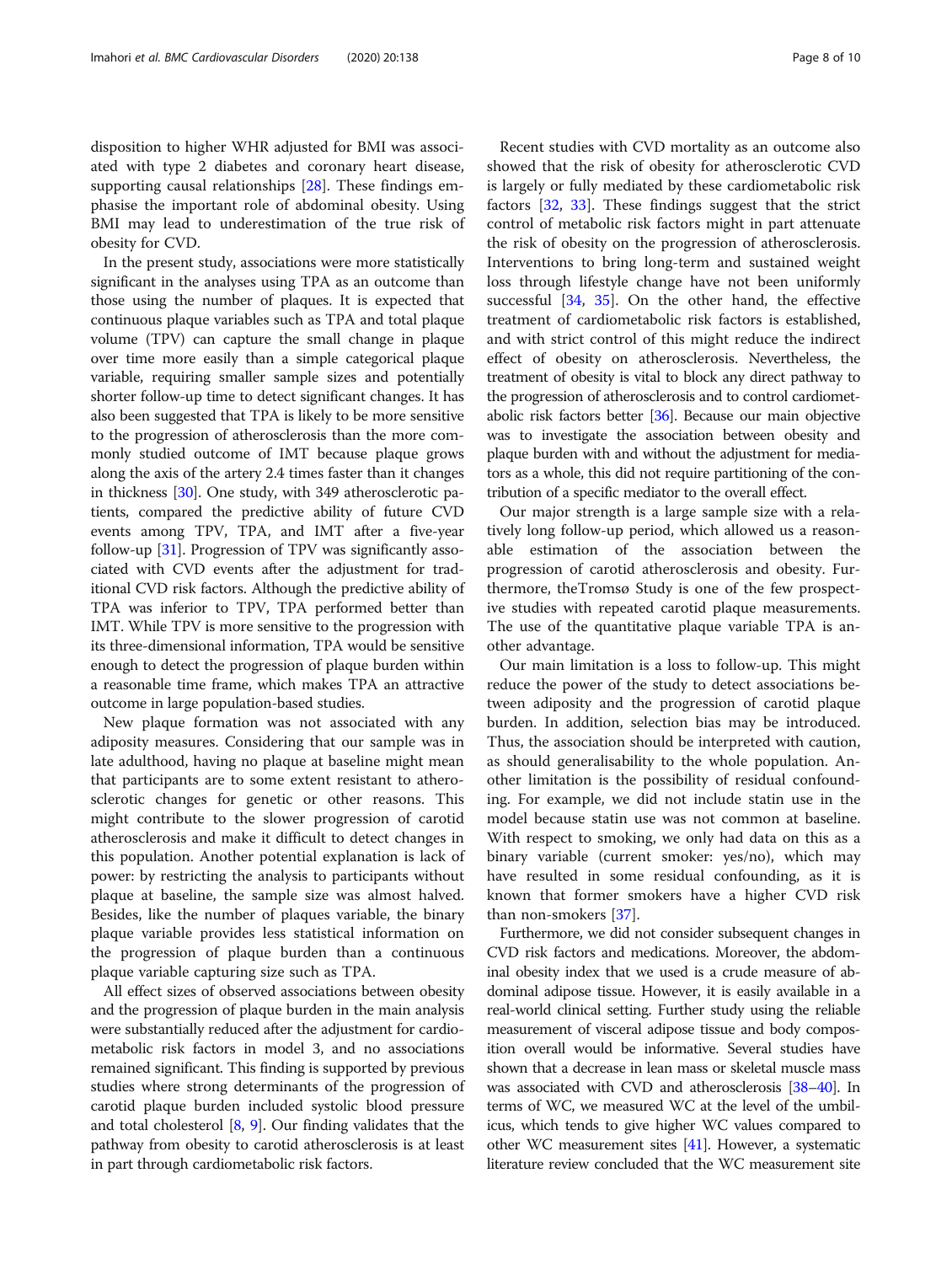<span id="page-8-0"></span>had little impact on the association of WC with CVD mortality, CVD events, or risk of diabetes [\[42\]](#page-9-0). Finally, only the right carotid artery was assessed.

## Conclusion

Abdominal obesity, especially WHtR and WHR, seems to be more strongly associated with the progression of carotid atherosclerosis than general obesity. These associations are largely mediated by established cardiometabolic risk factors.

#### Supplementary information

Supplementary information accompanies this paper at [https://doi.org/10.](https://doi.org/10.1186/s12872-020-01417-0) [1186/s12872-020-01417-0](https://doi.org/10.1186/s12872-020-01417-0).

Additional file 1.

#### Abbreviations

BMI: Body mass index; CI: Confidence interval; CVD: Cardiovascular disease; HDL-C: High-density lipoprotein cholesterol; IMT: Intima-media thickness; LDL-C: Low-density lipoprotein cholesterol; SD: Standard deviation; TPA: Total plaque area; WC: Waist circumference; WHR: Waist-to-hip ratio; WHtR: Waistto-height ratio

#### Acknowledgements

Not Applicable.

#### Authors' contributions

YI, EBM, KEM, CF, ADH, DAL made substantial contributions to the conception and design of the work. EBM, LAH, SHJ, NE were centrally involved in the design of the Tromsø study and the conduct of the associated fieldwork. YI undertook the analysis of the data with the regular input of KEM, CF, and DAL.YI wrote the first drafts of the manuscript (including the interpretation of the results) which was then refined over successive versions by YI with the input of all authors. All authors approved the submitted version. All authors agreed both to be personally accountable for their own contributions and to ensure that questions related to the accuracy or integrity of any part of the work, even ones in which the author was not personally involved, were appropriately investigated, resolved, and the resolution documented in the paper.

#### Funding

The costs of provision of the data analysed in this paper were met by the International Project on Cardiovascular Disease in Russia that was funded from several sources: the Wellcome Trust (Strategic Award 100217); Arctic University of Norway, UiT The Arctic University of Norway in Tromsø, Norwegian Institute of Public Health; the Norwegian Ministries of Health and Foreign Affairs. There was no role of the funding body in the design of the study and collection, analysis, and interpretation of data and in writing the manuscript.

#### Availability of data and materials

The datasets analysed during the current study are available upon the application to the Department of Community Medicine University of Tromsø, [[https://en.uit.no/forskning/forskningsgrupper/sub?p\\_document\\_id=453582](https://en.uit.no/forskning/forskningsgrupper/sub?p_document_id=453582&sub_id=71247) [&sub\\_id=71247](https://en.uit.no/forskning/forskningsgrupper/sub?p_document_id=453582&sub_id=71247)]. The application for data access to Tromsø Study 4-6th surveys was requested and approved by the Data and Publication Committee at the University of Tromsø. The Tromsø Study is approved by the Regional Committee for Medical Research Ethics (REK) and the Norwegian Data Inspectorate, and the present study is covered by this approval. Authors received anonymised dataset.

#### Ethics approval and consent to participate

The Regional Committee for Research Ethics and The Norwegian Data Inspectorate have approved the Tromsø Study. All participants included in the present study have given written informed consent.

#### Consent for publication

Not applicable.

#### Competing interests

The authors declare that they have no competing interests.

#### Author details

<sup>1</sup>Department of Non-communicable Disease Epidemiology, Faculty of Epidemiology and Population Health, London School of Hygiene & Tropical Medicine, Keppel Street, London WC1E 7HT, UK. <sup>2</sup>Department of Clinical Medicine, UiT The Arctic University of Norway, Tromsø and Department of Neurology, University Hospital of North Norway, 9037 Tromsø, Norway. <sup>3</sup>Department of Medical Statistics, London School of Hygiene & Tropical Medicine, London WC1E 7HT, UK. <sup>4</sup>Department of Population Science & Experimental Medicine, & MRC Unit for Lifelong Health and Ageing, University College London, London WC1E 6BT, UK. <sup>5</sup>Department of Community Medicine, Faculty of Health Sciences, UiT The Arctic University of Norway, 9037 Tromsø, Norway. <sup>6</sup>Department of Health and Care Sciences, Faculty of Health Sciences, UiT The Arctic University of Norway, 9037 Tromsø, Norway.

#### Received: 22 February 2020 Accepted: 4 March 2020 Published online: 17 March 2020

#### References

- 1. World Health Organization. Obesity and§ overweight 2017 [updated 2017; cited 2017 13 December]. Available from: [http://www.who.int/mediacentre/](http://www.who.int/mediacentre/factsheets/fs311/en/) [factsheets/fs311/en/](http://www.who.int/mediacentre/factsheets/fs311/en/).
- 2. Moran AE, Forouzanfar MH, Roth GA, Mensah GA, Ezzati M, Murray CJ, et al. Temporal trends in ischemic heart disease mortality in 21 world regions, 1980 to 2010: the global burden of disease 2010 study. Circulation. 2014; 129(14):1483–92.
- 3. Mensah GA, Wei GS, Sorlie PD, Fine LJ, Rosenberg Y, Kaufmann PG, et al. Decline in cardiovascular mortality: possible causes and implications. Circ Res. 2017;120(2):366–80.
- 4. Preston SH, Vierboom YC, Stokes A. The role of obesity in exceptionally slow US mortality improvement. Proc Natl Acad Sci U S A. 2018;115(5):957–61.
- 5. Lloyd-Jones DM. Slowing Progress in cardiovascular mortality rates: you reap what you sow. JAMA Cardiol. 2016;1(5):599–600.
- 6. Inaba Y, Chen JA, Bergmann SR. Carotid plaque, compared with carotid intima-media thickness, more accurately predicts coronary artery disease events: a meta-analysis. Atherosclerosis. 2012;220(1):128–33.
- 7. Charakida M, Khan T, Johnson W, Finer N, Woodside J, Whincup PH, et al. Lifelong patterns of BMI and cardiovascular phenotype in individuals aged 60-64 years in the 1946 British birth cohort study: an epidemiological study. Lancet Diabetes Endocrinol. 2014;2(8):648–54.
- 8. Herder M, Johnsen SH, Arntzen KA, Mathiesen EB. Risk factors for progression of carotid intima-media thickness and total plaque area: a 13 year follow-up study: the Tromso study. Stroke. 2012;43(7):1818–23.
- 9. van der Meer IM, Iglesias del Sol A, Hak AE, Bots ML, Hofman A, Witteman JC. Risk factors for progression of atherosclerosis measured at multiple sites in the arterial tree: the Rotterdam study. Stroke. 2003;34(10):2374–9.
- 10. Molino-Lova R, Macchi C, Gori AM, Marcucci R, Polcaro P, Cecchi F, et al. High sensitivity C-reactive protein predicts the development of new carotid artery plaques in older persons. Nutr Metab Cardiovasc Dis. 2011;21(10):776–82.
- 11. Sturlaugsdottir R, Aspelund T, Bjornsdottir G, Sigurdsson S, Thorsson B, Eiriksdottir G, et al. Predictors of carotid plaque progression over a 4-year follow-up in the Reykjavik REFINE-study. Atherosclerosis. 2018;269:57–62.
- 12. Tchernof A, Despres JP. Pathophysiology of human visceral obesity: an update. Physiol Rev. 2013;93(1):359–404.
- 13. Imahori Y, Mathiesen EB, Leon DA, Hopstock LA, Hughes AD, Johnsen SH, et al. The contribution of obesity to carotid atherosclerotic plaque burden in a general population sample in Norway: the Tromso study. Atherosclerosis. 2018;273:15–20.
- 14. Jacobsen BK, Eggen AE, Mathiesen EB, Wilsgaard T, Njolstad I. Cohort profile: the Tromso study. Int J Epidemiol. 2012;41(4):961–7.
- 15. The Arctic University of Norway. The Special Study, Tromso 4. Available from: [https://uit.no/om/enhet/artikkel?men=42374&p\\_document\\_id=91825](https://uit.no/om/enhet/artikkel?men=42374&p_document_id=91825&p_dimension_id=88111) [&p\\_dimension\\_id=88111](https://uit.no/om/enhet/artikkel?men=42374&p_document_id=91825&p_dimension_id=88111).